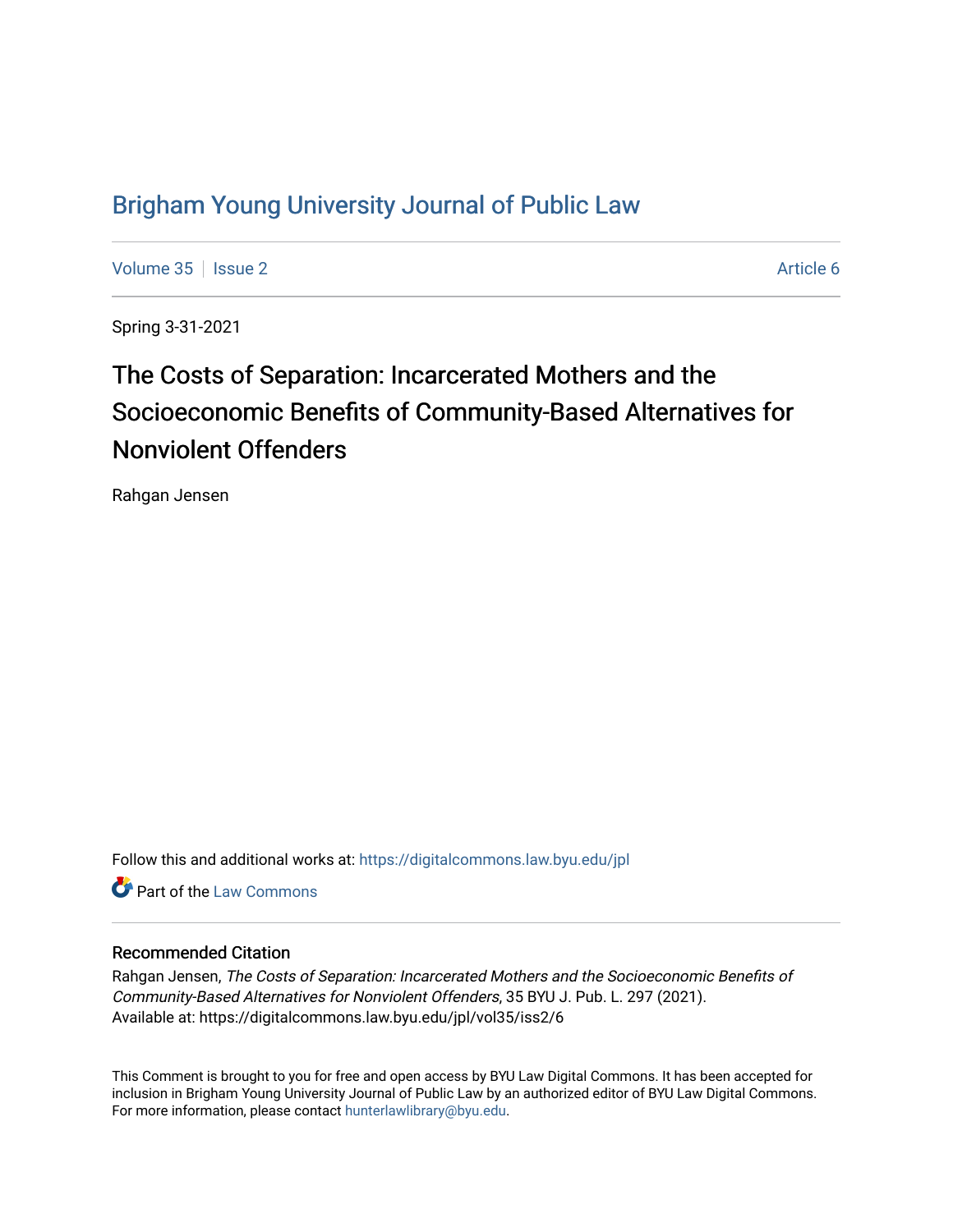### The Costs of Separation: Incarcerated Mothers and the Socioeconomic Benefits of Community-Based Alternatives for Nonviolent Offenders

#### I. INTRODUCTION

While being detained in a California county jail, expectant mother Veronica Martinez felt her water break and knew that her baby would be coming soon. Though she was due in court the next day for a preliminary hearing, Veronica was instead handcuffed in the back of a metal bus and taken to the local county hospital for an emergency C-section. After enduring a painful and traumatic delivery in the presence of male police officers, Veronica was shackled to the bed at her ankle, able to leave the room only for bathroom breaks if handcuffed. Her only company, aside from the occasional checkup by a doctor or nurse, was the male guard sitting at her door 24/7 and her newborn child. Three days after the delivery, a nurse informed Veronica that it was "time to go." Veronica took a few minutes to say goodbye to her daughter, handed the child to a nurse, and returned to the jail to await her sentence. Upon her return, Veronica spent the next few years in prison, seeing her child only once every few months.<sup>1</sup>

Nearly a decade earlier, and on the opposite side of the country, Lori Lynn Adams received a call from a family court attorney, informing her that her three toddlers, temporarily under county supervision, were being placed for adoption. Before incarceration, Lori had been living in poverty with her children in the aftermath of Hurricane Floyd. Displaced from her home, working a low-paying job, and on the verge of desperation, Lori filed a fraudulent disaster-relief claim and began writing bad checks. After being discovered, she was convicted and sentenced to two, year-long prison sentences. Though Lori had never been charged with child abuse, neglect, or endangerment, at a hearing that took place nearly three hundred miles away—one that Lori was not allowed to attend—Lori's parental rights were irrevocably terminated, and she was not permitted to see her children again. $<sup>2</sup>$ </sup>

<sup>1.</sup> Nancy Mullane, *Birth and Motherhood in Prison: An Interview with Veronica Martinez at Folsom Women's Prison,* LIFE OF THE LAW (May 9, 2014), https://www.lifeofthelaw.org/2014/05/ imprisoned-birth-and-motherhood-an-interview-with-veronica-martinez-folsom-facility-for-womenprison/.

<sup>2.</sup> Eli Hagar & Anna Flag*, How Incarcerated Parents are Losing Their Children Forever,* THE MARSHALL PROJECT (2018), https://www.themarshallproject.org/2018/12/03/how-incarceratedparents-are-losing-their-children-forever.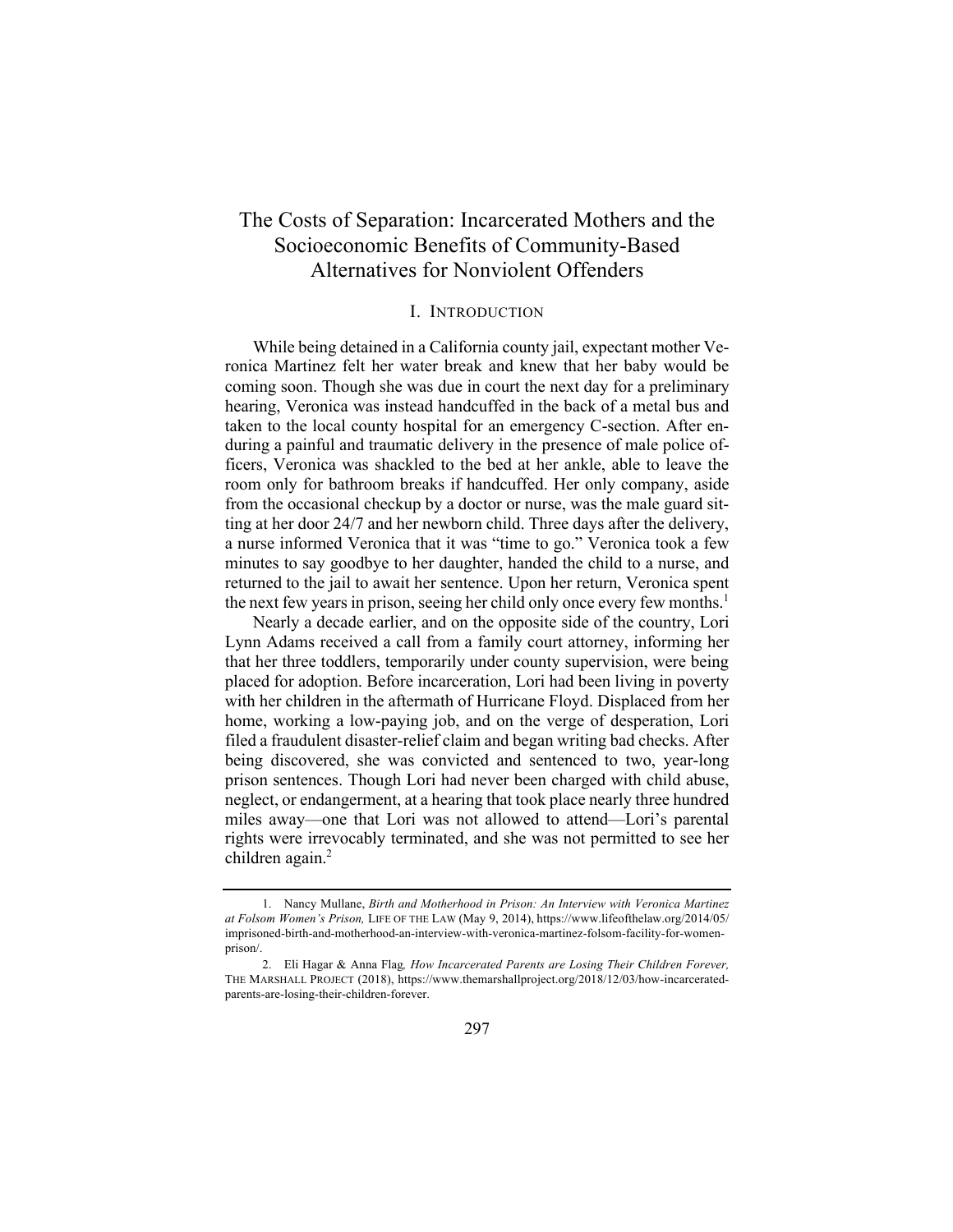Like Veronica, many incarcerated women in the U.S. today will deliver their child while in prison or jail, and most will be separated from their child within the first forty-eight hours after delivery.<sup>3</sup> And like Lori, many incarcerated women ultimately have their parental rights terminated during incarceration. Thus, these stories represent one of the greatest fears of every incarcerated mother—the separation from her children, potentially on a permanent basis.

While studies continually show that a majority of incarcerated mothers play a significant, if not primary, role in the life of their child prior to incarceration, the current system of incarceration calls for prolonged periods of separation between mother and child and high rates of parental rights terminations, both of which negatively impact the mother, child, and society. And these negative outcomes are costly. In general, the economic cost of incarceration in the United States continues to grow each year, with federal and state prisons spending \$81 billion dollars annually just to operate prisons, jails, parole, and probation.<sup>4</sup> For individual families, incarceration can take an extreme financial toll, particularly through court fees, loss of primary income, phone calls, and visitation costs.<sup>5</sup> The social costs are high as well, with one survey reporting that about half of all family members of an incarcerated loved one experienced PTSD, depression, anxiety, nightmares, and hopelessness.<sup>6</sup> For incarcerated mothers, particularly those who have committed nonviolent offenses, these costs are not justified.<sup>7</sup> Additionally, these high costs could be substantially mitigated through community-based alternatives to incarceration that adequately take into account the unique circumstances of incarcerated mothers and their children and provide better long-term outcomes at a fraction of the price.

<sup>3.</sup> ELIZABETH SWAVOLA ET AL., VERA INSTITUTE OF JUSTICE, OVERLOOKED: WOMEN AND JAILS IN AN ERA OF REFORM (2016), https://www.vera.org/downloads/publications/overlooked-wo men-and-jails-report-updated.pdf.

<sup>4.</sup> TRACEY KYCKELHAHN, BUREAU OF JUSTICE STATISTICS, JUSTICE EXPENDITURE AND EMPLOYMENT EXTRACTS, 2012 - PRELIMINARY (2012), https://www.bjs.gov/index.cfm?ty=pbdetail &iid=5239.

<sup>5.</sup> *See* SANETA DEVUONO-POWELL ET AL., ELLA BAKER CENTER FOR HUMAN RIGHTS, WHO PAYS? THE TRUE COST OF INCARCERATION ON FAMILIES (2015), https://nicic.gov/who-pays-truecost-incarceration-families.

<sup>6.</sup> *Id.* at 9.

<sup>7.</sup> While most incarcerated women are in prison or jail for non-violent drug or propertyrelated crimes, this paper does recognize that some women are incarcerated for extreme neglect and abuse of their children. As will be discussed below, the alternatives to incarceration proposed here do not generally apply to those individuals.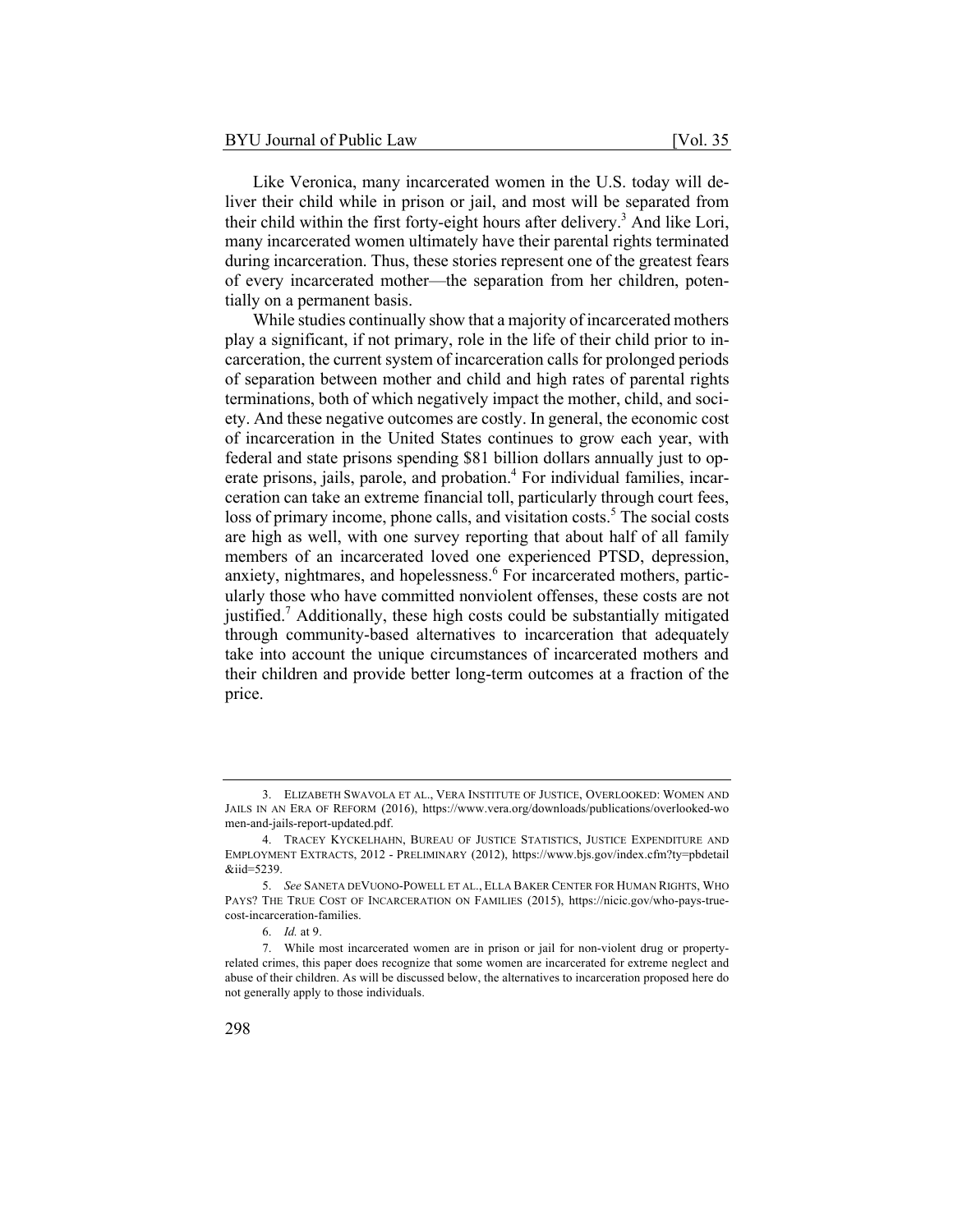#### II. WHAT ARE THE COSTS OF INCARCERATION?

In order to understand why these high economic and social costs of incarceration are not justified for incarcerated mothers, one must understand the history and current demographics of incarcerated women. Between 1980 and 2016, the number of incarcerated women increased by more than 700%, rising from a total of 26,378 in 1980 to 213,722 in 2016.<sup>8</sup> This dramatic increase in incarceration stems not from a major increase in crime, but instead from a combination of factors, including the "War on Drugs," mandatory minimum sentencing laws, and decreased access to mental health resources.<sup>9</sup> Due in large part to these factors, the majority of incarcerated women are imprisoned for non-violent drug or property-related crimes.<sup>10</sup> For example, as of 2017, a quarter of women in state prisons and nearly 60% of women in federal prisons were incarcerated for drug offenses.<sup>11</sup> Notably, in federal prisons, less than five percent of women were serving time for violent crimes.<sup>12</sup>

In a nationwide survey of prisoners and jail inmates, the Department of Justice reported that 65.7% of female prisoners and 67.9% of jailed female inmates had a history of mental health problems.<sup>13</sup> Additionally, one in three women in the criminal justice system meet the criteria for current PTSD, while one in two women meet the criteria for chronic, lifetime PTSD.<sup>14</sup> Along with mental health issues, one study found that more than 57% of women in state prisons and more than 47% of women in jails had

<sup>8.</sup> THE SENTENCING PROJECT*,* INCARCERATED WOMEN AND GIRLS (2018), https://www.sentencingproject.org/publications/incarcerated-women-and-girls/. *See* E. ANN CARSON, BUREAU OF JUSTICE STATISTICS, PRISONERS IN 2016 (2018), https://www.bjs.gov/index. cfm?ty=pbdetail&iid=6187.

<sup>9.</sup> THE SENTENCING PROJECT, TRENDS IN U.S. CORRECTIONS (2019), https://www.senten cingproject.org/wp-content/uploads/2020/08/Trends-in-US-Corrections.pdf; Stephanie S. Covington & Barbara E. Bloom, *Gendered Justice: Women in the Criminal Justice System,* in BARBARA E. BLOOM, GENDERED JUSTICE: ADDRESSING FEMALE OFFENDERS 1, 5 (classifying the war on drugs as "The War on Women"); Robin Levi et al., *Creating the "Bad Mother": How the U.S. Approach to Pregnancy in Prisons Violates the Right to Be A Mother,* 18 UCLA WOMEN'S L.J. 1, 6 (2010); Barbara A. Hotelling, *Perinatal Needs of Pregnant, Incarcerated Women,* 17 J. PERINATAL EDUC. 37 (2008).

<sup>10.</sup> Levi et al., *supra* note 9.

<sup>11.</sup> JENNIFER BRONSON & E. ANN CARSON, BUREAU OF JUSTICE STATISTICS, PRISONERS IN 2017 (2019), https://www.bjs.gov/content/pub/pdf/p17.pdf.

<sup>12.</sup> *Id.*

<sup>13.</sup> JENNIFER BRONSON & MARCUS BERZOFSKY, BUREAU OF JUSTICE STATISTICS, INDICATORS OF MENTAL HEALTH PROBLEMS REPORTED BY PRISONERS AND JAIL INMATES, 2011-12 (2017), https://www.bjs.gov/content/pub/pdf/imhprpji1112.pdf.

<sup>14.</sup> NATIONAL RESOURCE CENTER ON JUSTICE INVOLVED WOMEN, FACT SHEET ON JUSTICE INVOLVED WOMEN IN 2016 (2016), https://cjinvolvedwomen.org/wp-content/uploads/2016/06/Fact-Sheet.pdf.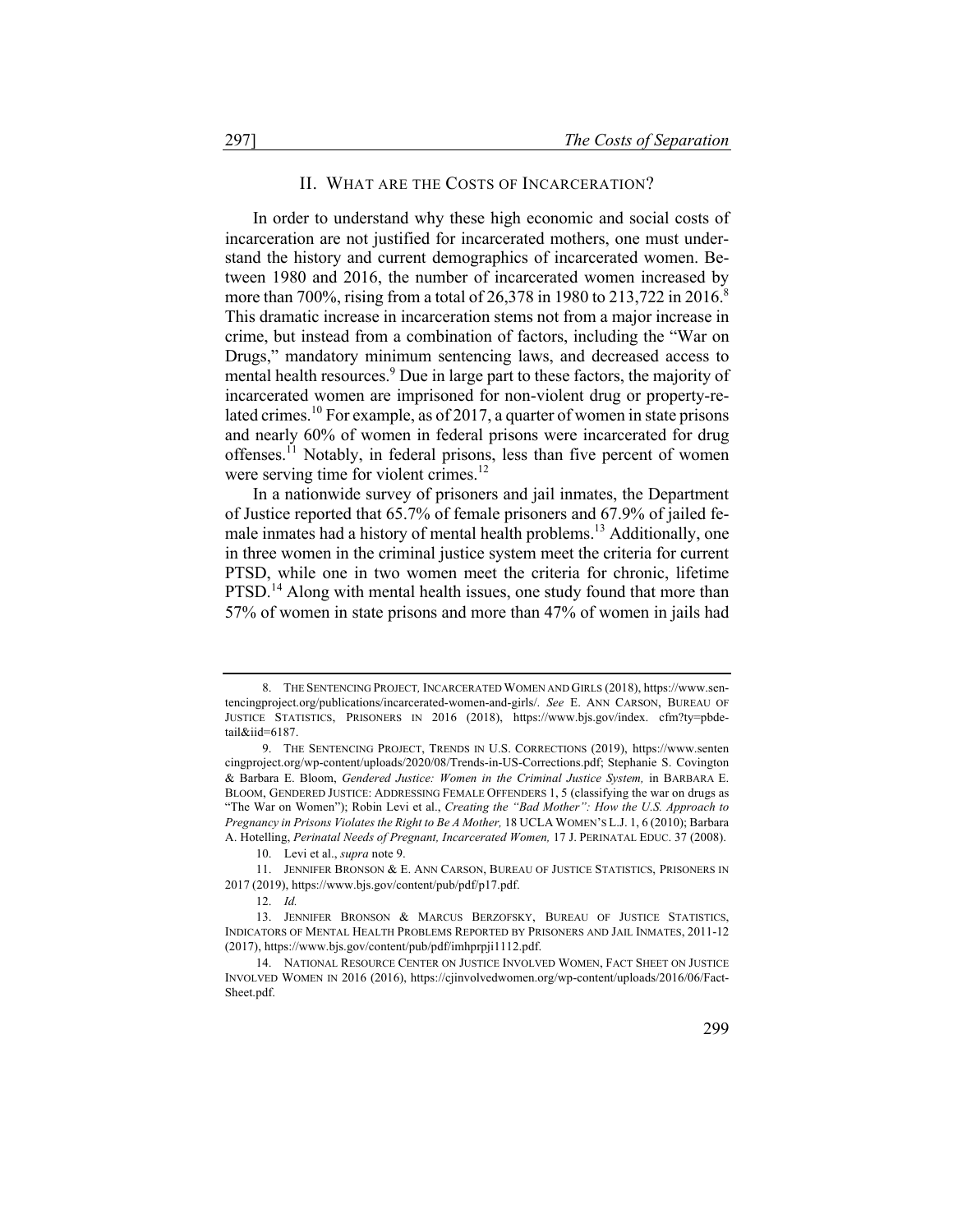been physically or sexually abused prior to incarceration.<sup>15</sup> Other studies have reported even higher figures of abuse among incarcerated women, with rates as high as 94%.<sup>16</sup> Because mental health issues and abuse-related trauma are so prevalent, the ability to form healthy and empowering relationships while incarcerated is often limited.<sup>17</sup>

Unfortunately, even if convicted on other grounds, substance abuse is a large concern among incarcerated women. One recent study reported that 60% of women met the criteria for drug dependence or abuse in the year prior to their incarceration.<sup>18</sup> Another recent multi-site study among women in jails revealed that 82% of women met lifetime criteria for drug or alcohol abuse or dependence.<sup>19</sup> In comparison to men, incarcerated women are almost twice as likely to have concurring substance abuse disorders and mental illnesses.<sup>20</sup> Additionally, almost all incarcerated women have a lower monthly income than incarcerated men, with most reporting an income of less than \$600 per month prior to arrest.<sup>21</sup> While 60% of men are employed full time prior to incarceration, only 40% of women have full-time employment prior to incarceration.<sup>22</sup> Because incarcerated women face higher rates of poverty than incarcerated men, many cannot afford the steep price of bail—potentially an entire year's worth of income.<sup>23</sup> Therefore, nearly half of the incarcerated female population is disproportionately detained in local jails, yet approximately 60% of these women have yet to be convicted of a crime. $24$ 

This dramatic increase in incarceration for nonviolent offenses disproportionately impacts women of color and their families.<sup>25</sup> For example, while substance abuse and selling occur at similar rates among racial and ethnic groups, Black and Latina women are far more likely to be criminalized for drug violations than White women and are far more likely to be

<sup>15.</sup> CAROLINE WOLF HARLOW, BUREAU OF JUSTICE STATISTICS, PRIOR ABUSE REPORTED BY INMATES AND PROBATIONERS (1999), https://www.bjs.gov/content/pub/pdf/parip.pdf.

<sup>16.</sup> Angela Browne et al., *Prevalence and Severity of Lifetime Physical and Sexual Victimization Among Incarcerated Women,* 22 INT'L J.L. & PSYCHIATRY 3, 3–4 (1999); *see also* Ashley Blackburn et al., *Sexual assault in Prison and Beyond: Toward an Understanding of Lifetime Sexual Assault Among Incarcerated Women,* 88 PRISON J. 351, 372 (2008); Sarah Cook et al., *Self-reports of Traumatic Events in a Random Sample of Incarcerated Women,* 16 WOMEN & CRIM.JUST. 107 (July 2005).

<sup>17.</sup> NATIONAL RESOURCE CENTER ON JUSTICE INVOLVED WOMEN, *supra* note 14, at 3.

<sup>18.</sup> *Id.*

<sup>19</sup>*. Id.*

<sup>20.</sup> *Id.*

<sup>21.</sup> *Id.*

<sup>22.</sup> *Id.*

<sup>23.</sup> ALEKS KAJSTURA, PRISON POLICY INITIATIVE, WOMEN'S MASS INCARCERATION: THE WHOLE PIE 2019 (2019), https://www.prisonpolicy.org/reports/pie2019women.html.

<sup>24.</sup> *Id.*

<sup>25.</sup> THE SENTENCING PROJECT, *supra* note 8.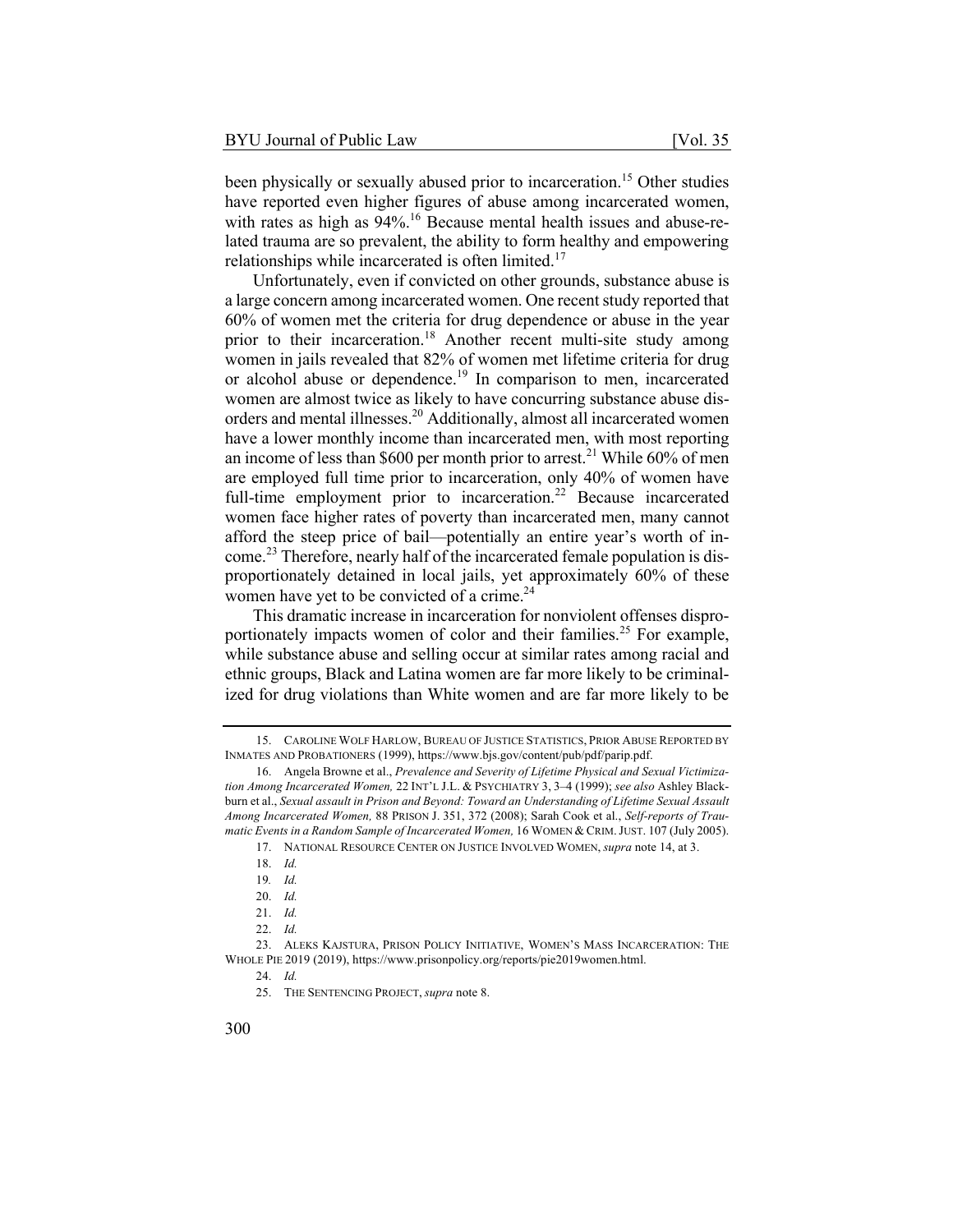reported to child welfare services for drug use than White women.<sup>26</sup> As of 2019, "the imprisonment rate for [Black] women (83 per 100,000) was over 1.7 times the rate of imprisonment for [W]hite women (48 per 100,000)," and Latina women "were imprisoned at 1.3 times the rate of [W] hite women."<sup>27</sup> Black women also made up nearly 44% of all incarcerated females, compared to  $36\%$  of White women,<sup>28</sup> despite the fact that White women make up 60.8% of the U.S. female population while Black women make up only  $13.7\%$ <sup>29</sup>

While this ever-increasing rate of incarceration among women for non-violent offenses has significant social costs to society as a whole, its costs are particularly egregious for incarcerated mothers and their children. From 1991 to 2007—the most recently available data—there was a 122% increase in the number of incarcerated mothers.<sup>30</sup> Currently, approximately 80% of incarcerated women have children, and more than  $60\%$  of women have at least one child under the age of eighteen.<sup>31</sup> Moreover, approximately 3% of women in federal prisons and 4% of women in state prisons are pregnant when they are admitted to prison.<sup>32</sup> This mass incarceration of women with minor children has major collateral costs to society that have generally been overlooked or under-addressed. The majority of incarcerated mothers—64 to 84%—live with their children prior to incarceration, and studies show that incarcerated women are significantly more likely to be the primary caregiver of their children.<sup>33</sup> Because of this, incarcerated mothers are more likely than incarcerated fathers to have children living with relatives or in the foster care system than with the other parent.<sup>34</sup>

<sup>26.</sup> THE DRUG POLICY ALLIANCE, WOMEN, PRISON, AND THE DRUG WAR (2018), https:// drugpolicy.org/sites/default/files/women-and-the-drug-war\_0.pdf.

<sup>27.</sup> THE SENTENCING PROJECT*,* INCARCERATED WOMEN AND GIRLS (2019).

<sup>28.</sup> ELIZABETH SWAVOLA ET AL., VERA INSTITUTE OF JUSTICE, OVERLOOKED: WOMEN AND JAILS IN AN ERA OF REFORM (2016), https://www.vera.org/downloads/publications/overlooked-wo men-and-jails-report-updated.pdf.

<sup>29.</sup> CATALYST, WOMEN OF COLOR IN THE UNITED STATES: QUICK TAKE (Mar. 19, 2019), https://www.catalyst.org/research/women-of-color-in-the-united-states/. Notably, however, the rate of incarceration for Black women has been steadily decreasing over the past few years, while the rate for White women has been increasing. THE SENTENCING PROJECT, *supra* note 27.

<sup>30.</sup> LAUREN E. GLAZE & LAURA M. MARUSCHAK, BUREAU OF JUSTICE STATISTICS, PARENTS IN PRISON AND THEIR MINOR CHILDREN (2008), https://www.bjs.gov/index.cfm?ty=pbde tail&iid=823.

<sup>31.</sup> THE SENTENCING PROJECT, *supra* note 8.

<sup>32.</sup> LAURA M. MARUSCHAK, BUREAU OF JUSTICE STATISTICS, MEDICAL PROBLEMS OF PRISONERS, (2008), https://www.bjs.gov/index.cfm?ty=pbdetail&iid=1097.

<sup>33.</sup> KRISTA MURPHY, SECURE ATTACHMENT WITHOUT BARS: ALTERNATIVES TO INCARCERATION AND CLINICAL INTERVENTIONS TO TREAT THE MOTHER-INFANT RELATIONSHIP 9 (2018), https://sophia.stkate.edu/msw\_papers/836/.

<sup>34.</sup> *Id.*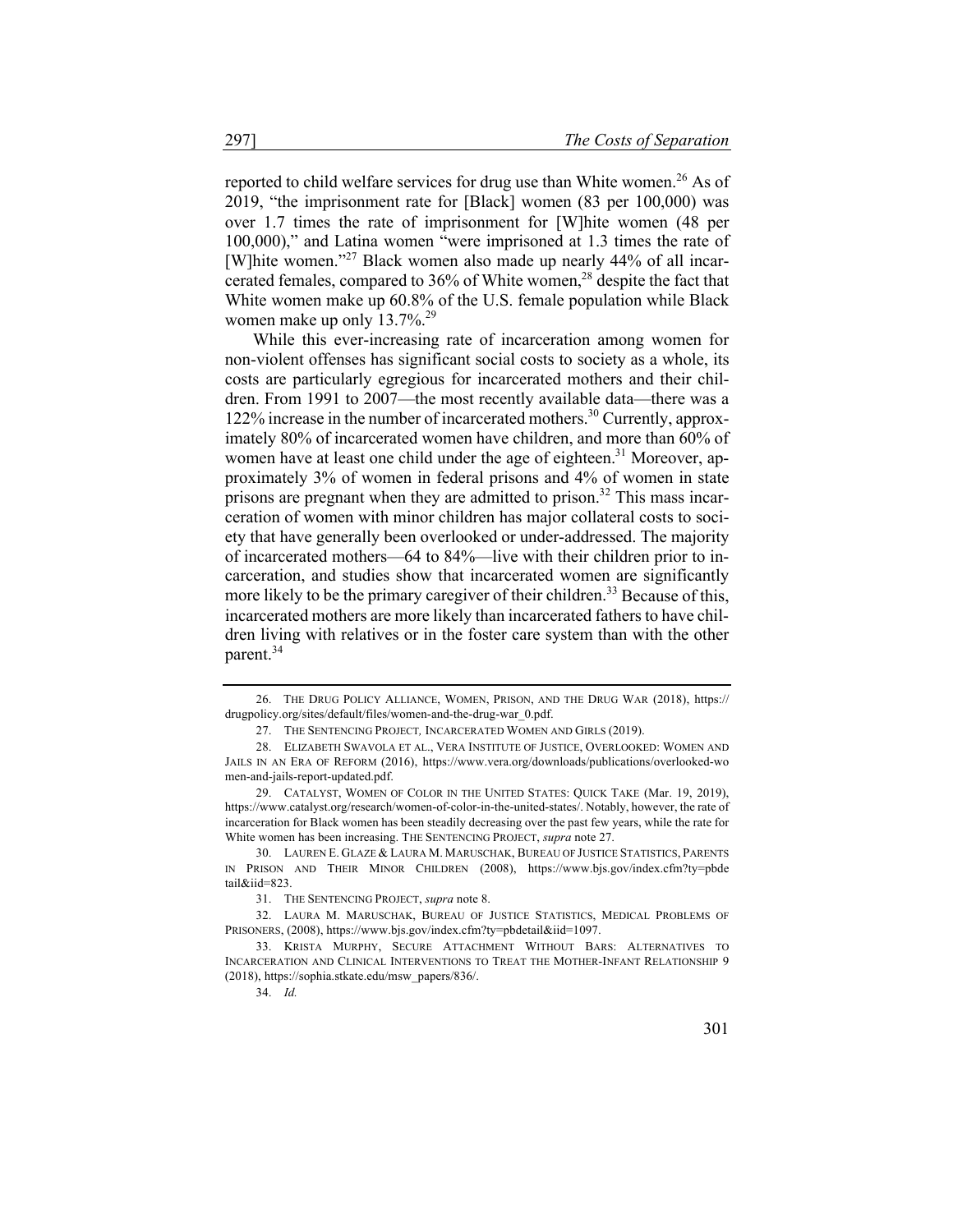However, incarcerated women are significantly less likely than men to see their children while incarcerated; over half of all incarcerated women never receive a visit from their children while incarcerated, and fewer than  $10\%$  receive visits at least once a week.<sup>35</sup> Two factors contribute significantly to this lack of visitation.<sup>36</sup> First, many prison facilities are located in rural areas far away from where their children live, making regular visits difficult or impossible. For state prisons, over 84% of women are held in facilities over 100 miles or more from where they or their children live.<sup>37</sup> Second, caretakers of children are often hesitant to bring a child into a prison facility environment, where they must walk through metal detectors, wait for long periods of time, and remain closely monitored throughout the entire interaction.<sup>38</sup> Aside from physical contact, incarcerated mothers also have difficulty maintaining a relationship with their children through telephone or email because of the incredibly expensive rates to call or email.<sup>39</sup> Thus, while many incarcerated mothers and their children have a strong desire to remain in contact, many families cannot afford the cost.40

For incarcerated mothers, separation and the threat of termination of parental rights are two of the most damaging aspects of incarceration. According to one psychologist, the pain of separation is "analogous to those resulting from other forms of loss, such as death or divorce."<sup>41</sup> Most women facing the emotional trauma of separation suffer from increased depression and loneliness on top of already present mental health issues. Separation is particularly harmful for women who are suffering from substance abuse, because these conditions often trigger an urge to use drugs.<sup>42</sup> Yet, most incarceration facilities lack adequate treatment options for women with mental health issues or substance abuse problems, which in turn increases the rate of recidivism and continued separation or termination of parental rights. $43$ 

The higher rates of substance abuse, domestic violence, and childhood and domestic abuse among the female incarcerated population also make

<sup>35.</sup> LENORA LAPIDUS ET AL., BRENNAN CENTER FOR JUSTICE, CAUGHT IN THE NET: THE IMPACT OF DRUG POLICIES ON WOMEN AND FAMILIES (2005).

<sup>36.</sup> *Id.*

<sup>37.</sup> THE DRUG POLICY ALLIANCE, *supra* note 26.

<sup>38.</sup> *Id.*

<sup>39.</sup> Deseriee A. Kennedy, *"The Good Mother": Mothering, Feminism, and Incarceration,* 18 WM. & MARY J. WOMEN & L. 161, 178 (2012).

<sup>40.</sup> *Id.*

<sup>41.</sup> *Id.* at 193.

<sup>42.</sup> *Id.*

<sup>43.</sup> *Id.*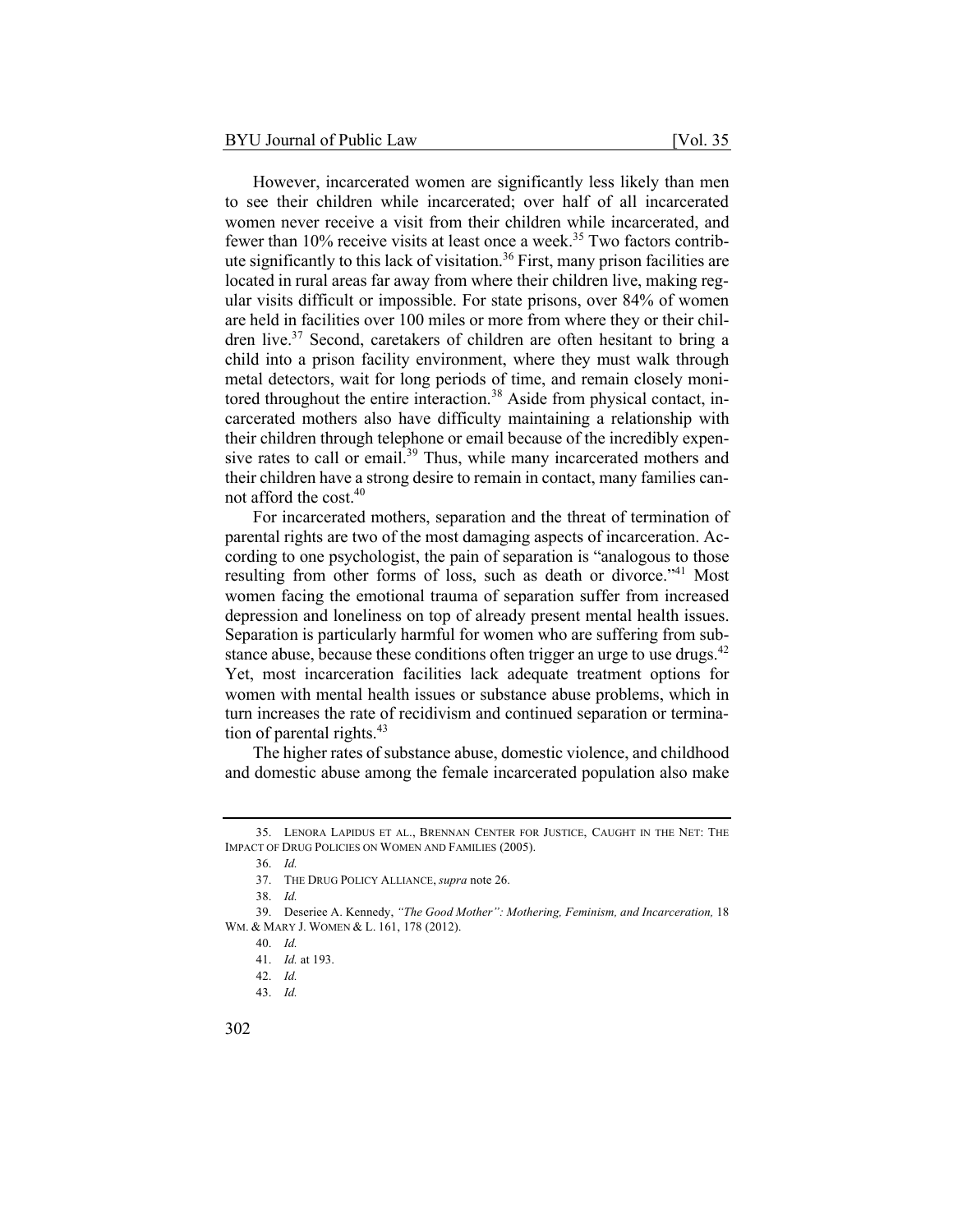it more difficult for incarcerated mothers to comply with federal and state standards for retaining parental rights.<sup>44</sup> Prior to incarceration, many incarcerated women reside in low-income communities that lack adequate housing, educational opportunities, employment, and substance abuse treatment centers, meaning that they lack the resources necessary to satisfy judges and child welfare agencies in parental rights termination proceedings.<sup>45</sup> This difficulty is only compounded upon incarceration. Both federal and state laws now address the distinct needs of incarcerated parents who are working to retain parental rights, including the barriers that incarcerated parents face to many of the statutory or court-mandated reunification requirements.<sup>46</sup> Yet in many states, termination proceedings are allowed to proceed without the presence of the parent whose rights are at issue and without a guaranteed right to counsel. $47$ 

While incarceration alone is rarely sufficient to warrant termination of parental rights, it is a factor that courts can consider to determine whether a person is "unfit" to parent her child. $48$  Thus, courts are not precluded from considering how incarceration factors into parenting of a child.<sup>49</sup> In reality, this means that in cases where the mother is serving a longer sentence and is unable to make temporary arrangements for the care of her child, it is likely that her parental rights will be severed if the state chooses to bring proceedings against her.<sup>50</sup> One mitigating factor to termination is how much regular contact the mother has with her child while incarcerated.<sup>51</sup> However, as discussed above, the geographic limitations to physical visitation and the significant cost of emails and phone calls from prison or jail prevent regular contact between mother and child, thus inhibiting the mother's ability to actively parent from prison.<sup>52</sup> While the law grants substantial discretion to trial courts in making the decision whether to terminate a mother's rights, it is clear that a mother's incarceration can play a significant role in the court's determination.<sup>53</sup> While termination of

<sup>44.</sup> *Id.* at 184.

<sup>45.</sup> *Id.* at 165.

<sup>46.</sup> *Id.* at 184.

<sup>47.</sup> *Id.* at 199.

<sup>48.</sup> *See, e.g., In re* Sego, 513 P.2d 831, 833 (Wash. 1973).

<sup>49.</sup> *See, e.g., In re* Hannah S., 133 A.3d 590, 593 (Me. 2016).

<sup>50.</sup> *Id.*

<sup>51.</sup> 3 MICHAEL B. MUSHLIN, RIGHTS OF PRISONERS § 16:6 (5th ed. 2020).

<sup>52</sup>*. Id.* Regardless of the significant costs of communication for incarcerated women and their families, some state courts have held that incarceration does not justify a parent's lack of communication with a child. *In re* Omarian R., No. H14CP06008614A, 2008 Conn. Super Ct. LEXIS 1427, at \*10-12 (Conn. Super. Ct. June 2, 2008) ("incarceration is no excuse for a parent failing to communicate and keep contact with her child.").

<sup>53</sup>*.* MUSHLIN, *supra* note 51.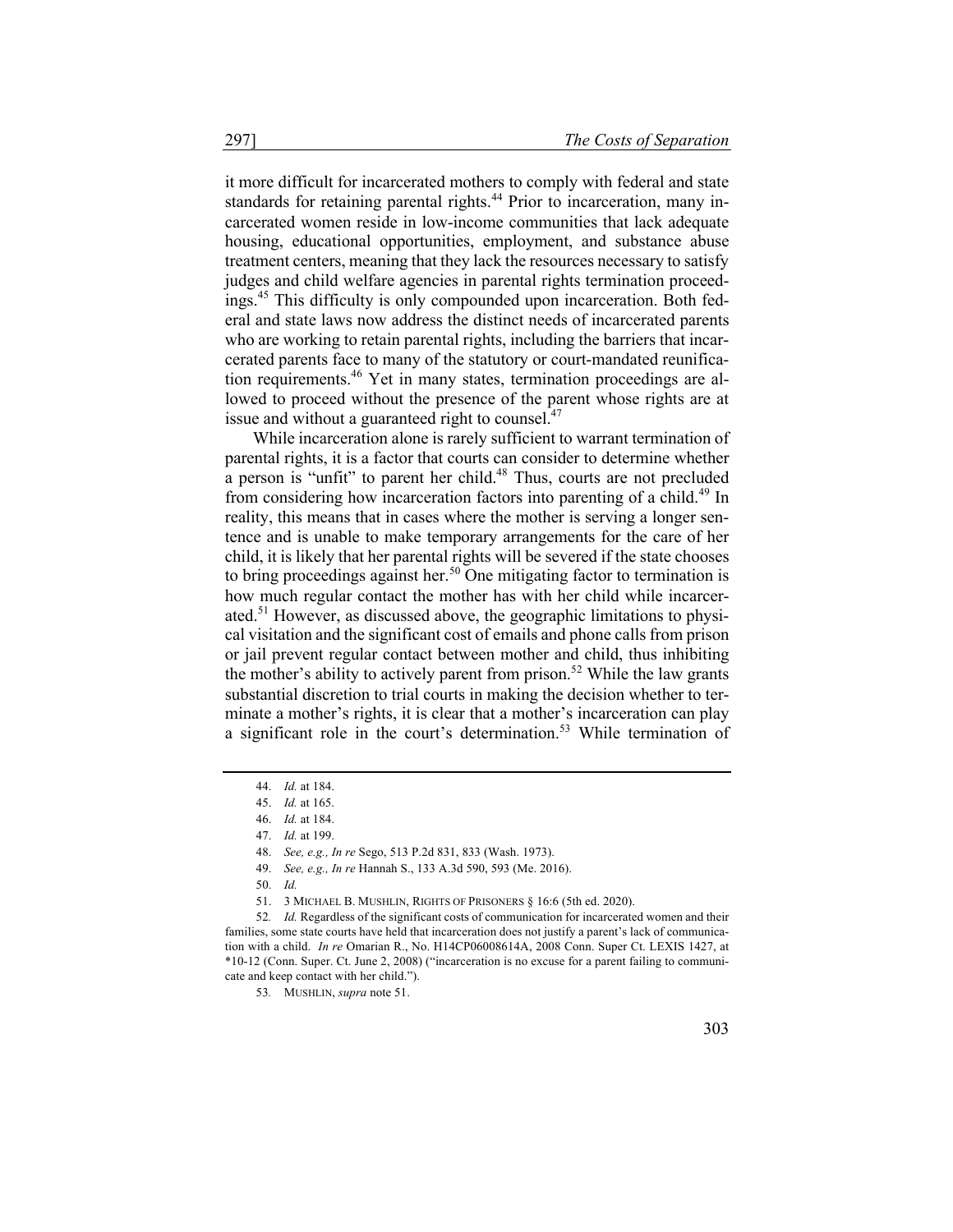parental rights is difficult for the incarcerated mother, it might be argued that termination is in the best interest of the child. However, as will be discussed further below, this is often not the case. Instead, reunification should most often be the goal, because it leads to better outcomes for the child as well as the mother.

Along with the high costs to mothers, the social costs and consequences of separation through incarceration on children and family members cannot be overstated. As Veronica's case in the introduction revealed, mothers who give birth while incarcerated are usually separated from their child within twenty-four to forty-eight hours after birth. $54$  This separation has serious negative consequences on both the mother and the newborn child. For the mother, this separation can trigger extreme psychological trauma and heightens the risk of severe post-partum depression.<sup>55</sup> This is especially true in cases where the mother is isolated from the general population upon return from the hospital.<sup>56</sup> Moreover, separation from a child upon birth has also been shown to increase rates of criminal recidivism.<sup>57</sup> For infants, the first few hours after birth are crucial to healthy psychological development.<sup>58</sup> Studies show that separation often leads to "multifaceted, severe emotional and behavioral problems in later life including low self-esteem, less successful peer relationships, and difficulty coping with life stressors."59

Along with its effects on newborns, parental incarceration "is a strong risk factor for a number of adverse outcomes, including antisocial and violent behavior, mental health problems, school dropout, and unemployment" for older children.<sup>60</sup> Incarceration also increases the risk of poverty and child homelessness.<sup>61</sup> This particularly affects Black children, who are 65% more likely than White children to experience homelessness due to a parent's incarceration.<sup>62</sup> Levels of post-traumatic stress are also significantly higher in children of incarcerated parents.<sup>63</sup> Additionally, parental

61. Saneta deVuono-Powell et al., *supra* note 5, at 33.

<sup>54.</sup> SWAVOLA ET AL., *supra* note 28, at 17.

<sup>55.</sup> Jennifer G. Clarke & Rachel E. Simon, *Shackling and Separation: Motherhood in Prison,* 15 AMA J. ETHICS 779 (2013).

<sup>56.</sup> *Id.*

<sup>57.</sup> *Id.*

<sup>58.</sup> *Id.*

<sup>59.</sup> *Id.*

<sup>60.</sup> L. Hines & M. Martinez, *Missouri Programs for Children of Incarcerated Parents*, MISSOURI KIDS COUNT (2016), https://mokidscount.org/wp-content/uploads/2016/06/missouri-prog rams-for-children-of-incarcerated-parents.pdf.

<sup>62.</sup> *Id.*

<sup>63.</sup> Anna Morgan-Mullane, *Trauma Focused Cognitive Behavioral Therapy with Children of Incarcerated Parents*, 46 CLINICAL SOC. WORK J. 200, 202 (2018).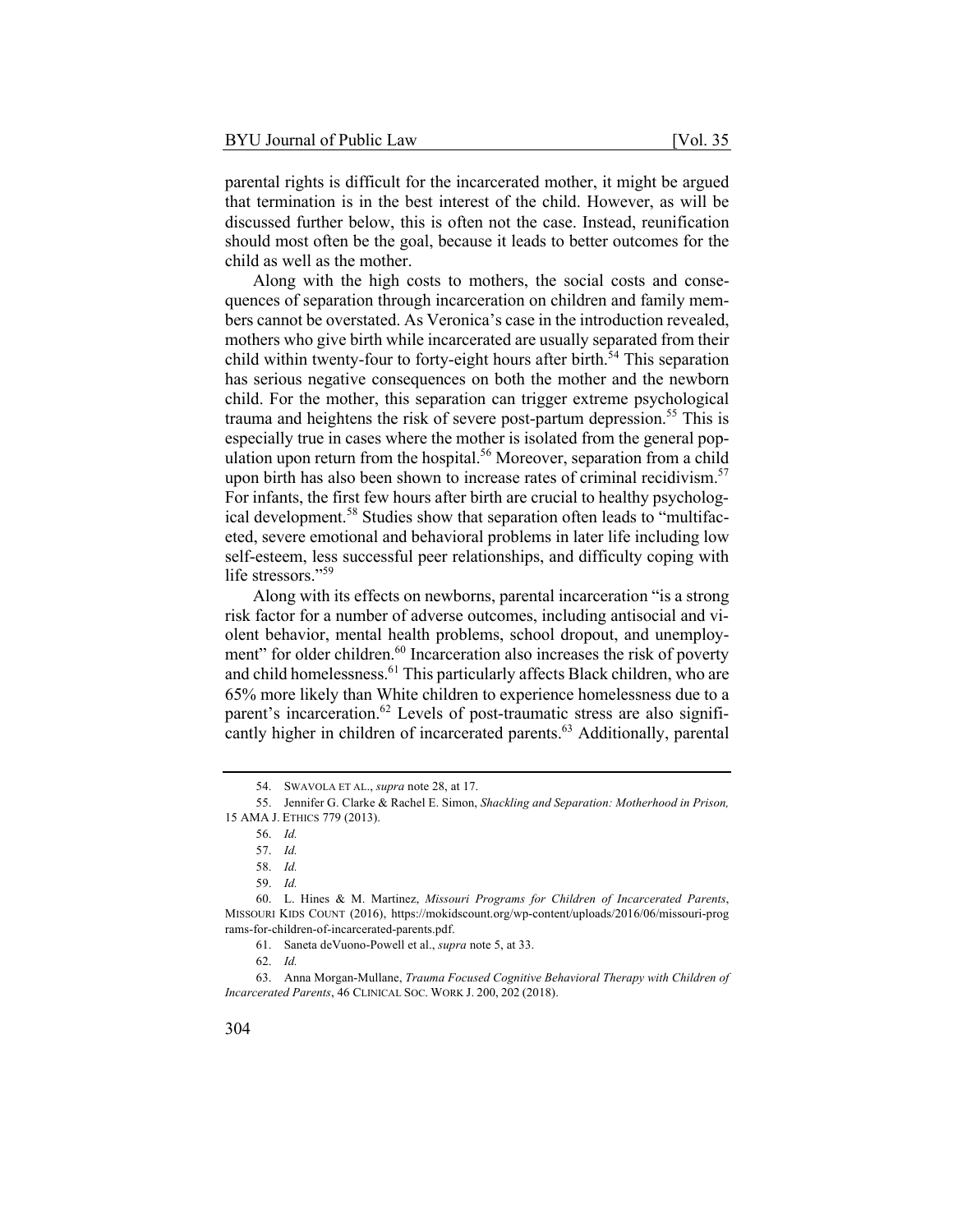incarceration leads to increased levels of aggression in young children.<sup>64</sup> Some studies find that the worst outcomes are reported in children whose parents are incarcerated while the children are teenagers.<sup>65</sup> Unfortunately, while incarceration of either parent can have negative consequences for children, studies show that children of incarcerated mothers are more adversely affected than children of incarcerated fathers and are at greater risk of being imprisoned themselves.<sup>66</sup>

Along with behavioral costs to society, children of incarcerated women are significantly more likely to end up in the foster care system.<sup>67</sup> According to the Bureau of Justice Statistics, nine out of ten children of incarcerated fathers live with the other parent during incarceration, while only about one in four children of incarcerated mothers live with the other parent.<sup>68</sup> In state systems, 10% of children in the foster care system have mothers who are incarcerated.<sup>69</sup> Unfortunately, women of color are most at risk of having their children placed in foster care and having their parental rights severed; studies consistently show that children of color are placed in the foster system at disproportionate rates.<sup>70</sup> However, while children of incarcerated mothers are statistically more likely to end up in the foster care system during their lifetime, they are statistically less likely to be adopted into a permanent home.<sup>71</sup> Indeed, children of incarcerated parents are four times less likely than other foster care children to be adopted and instead linger in foster care until they age out of the system.<sup>72</sup> But regardless of whether a child is placed in foster care or lives with another relative during incarceration, the separation of child and mother for long periods of time can inhibit a child's ability for healthy childhood development by limiting stability and proper parental attachment, with consequences that last into adulthood.<sup>73</sup>

Incarcerating mothers also has high collateral costs on the communities in which they live. Productivity in a community is directly impacted when a woman, as a breadwinner and/or caregiver to other members of

<sup>64.</sup> *Id.* at 201.

<sup>65.</sup> Laurel Davis & Rebecca J. Shlafer, Mental Health of Adolescents with Currently and Formerly Incarcerated Parents, 54 J. Adolescence 120, 121 (2017).

<sup>66.</sup> LEILA MORSY AND RICHARD ROTHSTEIN, MASS INCARCERATION AND CHILDREN'S OUTCOMES 12 (2016).

<sup>67.</sup> *Id.* at 14.

<sup>68.</sup> CHRISTOPHER J. MUMOLA, INCARCERATED PARENTS AND THEIR CHILDREN 1 (2000).

<sup>69.</sup> *Id.* at 4.

<sup>70.</sup> Lapidus, *supra* note 35, at 50.

<sup>71.</sup> *Id.*

<sup>72.</sup> Kennedy, *supra* note 39, at 165 n.27.

<sup>73.</sup> Committee on Early Childhood, Adoption and Dependent Care, *Developmental Issues for Young Children in Foster Care* 106 PEDIATRICS 1145 (2000).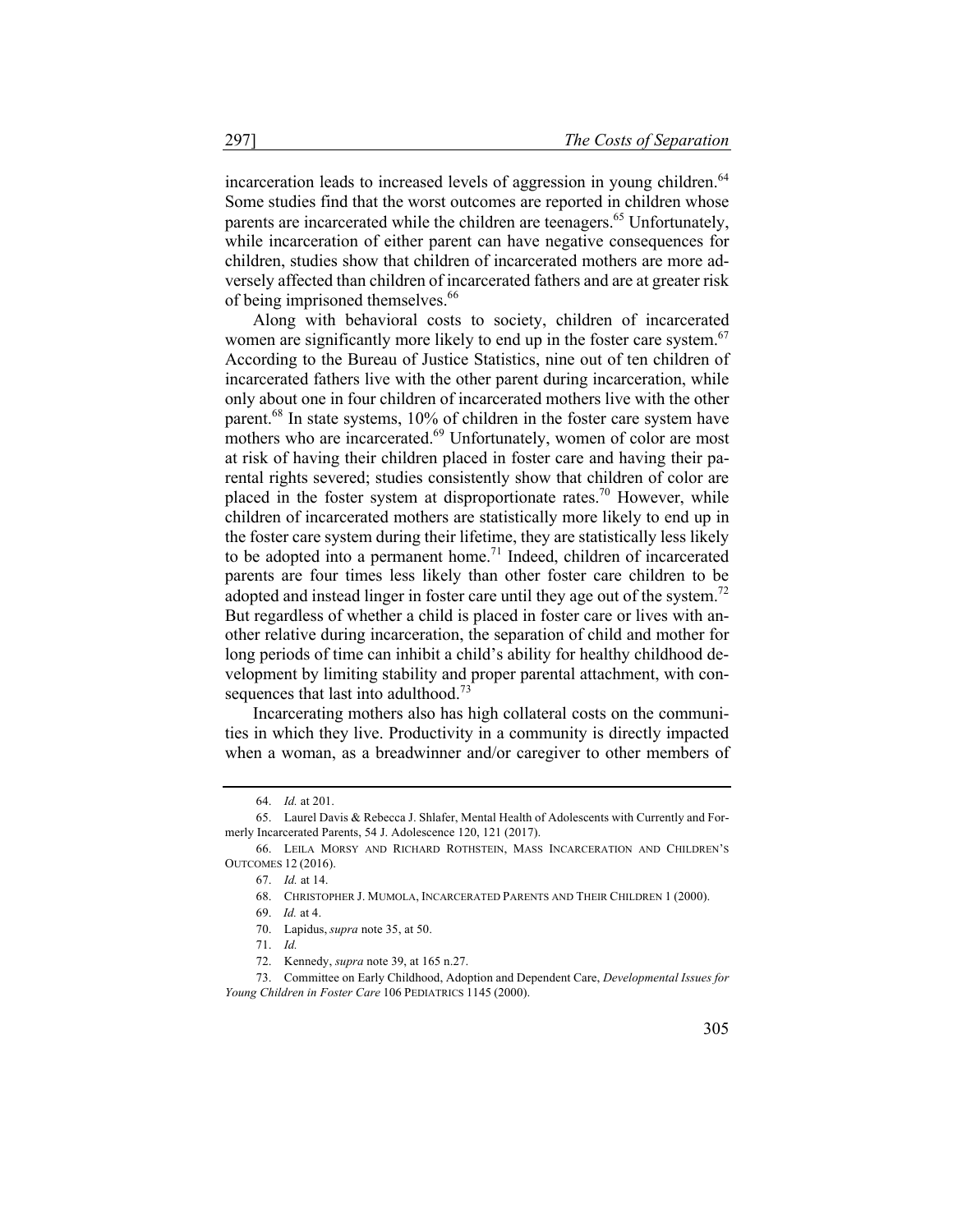society, is placed behind bars. This loss of income continues not only during incarceration but also upon release, since occupational and educational prospects are significantly limited by a criminal record.<sup>74</sup> However, upon incarceration, these communities lose not only mothers, but also many of their youth as well through the foster care system that tends to place children in different communities where they might "do better."<sup>75</sup> Moreover, most incarceration facilities lack rehabilitative programs, which consequently lead to higher rates of recidivism and contribute to intergenerational cycles of poverty.<sup>76</sup>

#### III. COMMUNITY-BASED ALTERNATIVES AS A COST-EFFICIENT AND SOCIALLY DESIRABLE SOLUTION

The goals of incarceration must be clear in order to understand the social and economic benefits of community-based alternatives. An economically efficient criminal justice system maximizes safety and minimizes crime at the lowest possible cost.<sup>77</sup> Achieving these goals necessarily requires low rates of recidivism among offenders. Thus, incarceration must be rehabilitative in nature to decrease levels of re-arrest. However, as of 2018, the Bureau of Justice Statistics reported a 76.8% rate of recidivism among female offenders within the first nine years after release from prison.<sup>78</sup> Within the first year alone, the recidivism rate was  $35.1\%$ <sup>79</sup> Moreover, in the context of incarcerated women, current sentencing laws, which are based on male characteristics and male crimes, often fail to take into account many of the socioeconomic factors that lead to women's incarceration, including the rate of nonviolent offenses. $80\ \text{By}$ failing to account for the unique characteristics of female offenders, the two main of goals of incarceration—safety and reduced crime—are not being met at the lowest efficient cost.

<sup>74.</sup> Lapidus, *supra* note 35.

<sup>75.</sup> Kennedy, *supra* note 39, at 196.

<sup>76.</sup> Joan Petersilia, *Beyond the Prison Bubble*, NAT'L INST. JUST. J., October 2011, at 26.

<sup>77.</sup> EXECUTIVE OFFICE OF THE PRESIDENT OF THE UNITED STATES, ECONOMIC PERSPECTIVES ON INCARCERATION AND THE CRIMINAL JUSTICE SYSTEM 34 (2016).

<sup>78.</sup> MARIEL ALPER ET AL., 2018 UPDATE ON PRISONER RECIDIVISM: A 9-YEAR FOLLOW-UP PERIOD (2005-2014) 6 (2018).

<sup>79.</sup> *Id.*

<sup>80.</sup> Even in situations where a woman has been convicted of a violent crime, it is most often committed in the context of sexual or physical abuse against a spouse or significant other. Suzanne C. Swan et al., *A Review of Research on Women's Use of Violence with Male Intimate Partners*, 23 VIOLENCE & VICTIMS 301 (2008).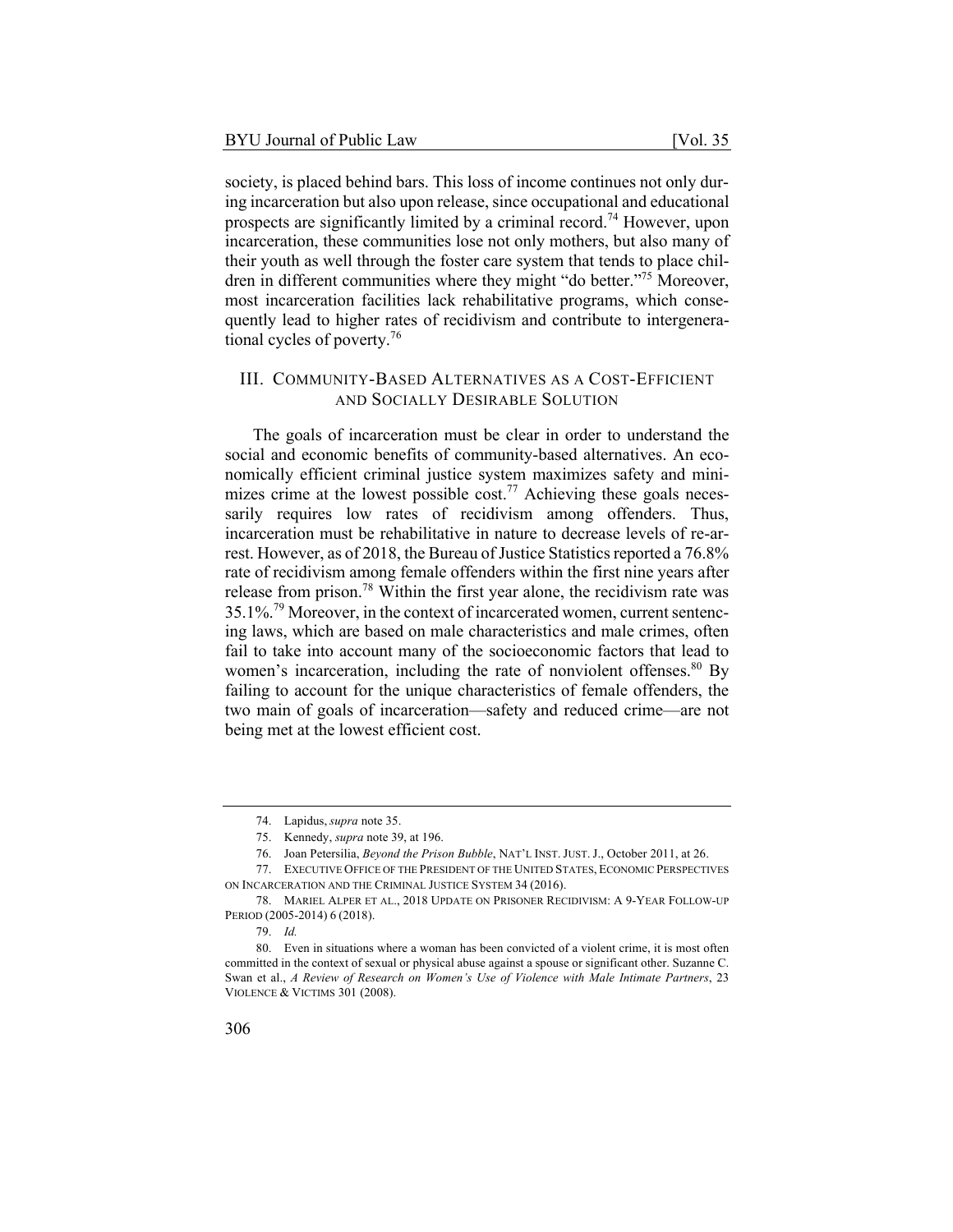In the context of safety, female inmates with children generally pose less of a flight risk than males. $81$  Moreover, even more than incarcerated males, most incarcerated females are nonviolent offenders. Thus, the safety concerns to society of incarcerating women with minor children are relatively low in comparison to their male counterparts. Yet sentencing laws fail to reflect these considerations.

However, community-based alternatives to incarceration—programs that provide education and employment opportunities, individual and family counseling, family housing, and mental health or substance abuse treatment as an alternative to imprisonment—offer a more cost-efficient solution without impacting safety concerns among the community. Research indicates that communities that divert funding from incarceration to other social institutions such as a community-based alternative treatment program see public safety improve over the long term.<sup>82</sup> Thus, while incarceration might meet the goal of providing safety to the community, it is done only at a significant and unnecessary cost.

The second main goal, crime reduction, also is not efficiently met for incarcerated mothers. Both incarceration and threat of incarceration on mothers have marginal benefits that do not outweigh their costs. Moreover, as discussed above, the rate of recidivism for incarcerated mothers and the likelihood of criminal behavior in their children mitigates any substantial reduction in crime that comes through incarceration. However, community-based alternatives to incarceration report much lower rates of recidivism and a net positive effect on both mothers and children. Thus, incarcerating mothers not only fails to meet the goal of reduced crime but also does so at costs that significantly outweigh any benefits that incarceration could potentially provide.

Because women tend to be the primary caretaker of their children prior to incarceration, the collateral damage of removing these women from their families and communities is significant and costly. As of 2018, incarceration costs on average \$33,274 per woman per year, or \$91 per day.<sup>83</sup> However, this figure accounts only for the cost of staffing and maintaining a prison and for providing prison services. $84$  When accounting for collateral costs, such as the placement of children in the foster care system,

<sup>81.</sup> Kajstura, *supra* note 23.

<sup>82.</sup> JUSTICE POLICY INSTITUTE, PRUNING PRISONS: HOW CUTTING CORRECTIONS CAN SAVE MONEY AND PROTECT PUBLIC SAFETY 2 (2009).

<sup>83.</sup> *Prison Spending in 2015*, VERA, https://www.vera.org/publications/price-of-prisons-2015 -state-spending-trends/price-of-prisons-2015-state-spending-trends/price-of-prisons-2015-statespending-trends-prison-spending. (last visited Jul. 28, 2021), Costs per state ranged from \$14,780 to \$69,355, with eight states reporting a cost per inmate over \$50,000.

<sup>84.</sup> *Id.*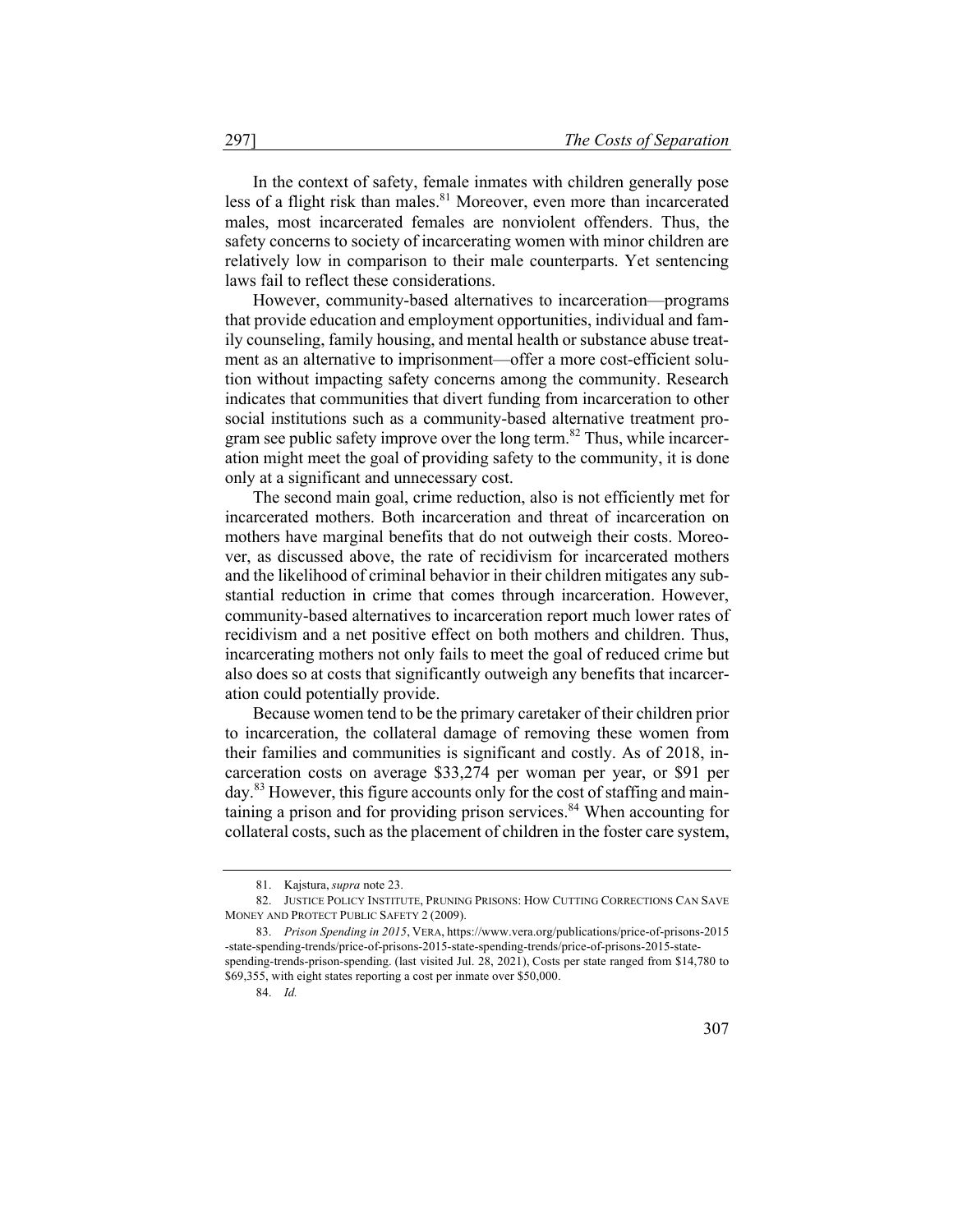the figure is much higher, and by some estimates twice as expensive.<sup>85</sup> However, many of the additional costs to women, their families, and society, such as the economic impact on a family from loss of income or the high rates of recidivism from incarceration, are not reflected in the general cost of incarceration. In contrast to incarceration, successful communitybased alternative treatment programs are significantly cheaper, with costs as low as \$3 per day. $86$  Particularly in facilities that deal with substance abuse treatment, research indicates that community-based alternative programs for substance abuse save on average \$20,000 per inmate.<sup>87</sup> Additionally, these programs incorporate educational and occupational courses into treatment to prepare mothers to be productive members of society upon release.<sup>88</sup> In doing so, these programs result in significantly lower rates of recidivism and better long-term results.<sup>89</sup>

But along with their purely economic benefits, community-based alternative programs provide many positive social benefits that incarceration cannot offer. Community-based alternative programs allow pregnant women and mothers of minor children the opportunity to serve out courtimposed sentences in the community in which they live while simultaneously providing substance abuse treatment and parenting support.<sup>90</sup> Additionally, children in most programs are allowed to stay with their mother during the course of treatment and spouses are allowed regular visitation.<sup>91</sup> Community-based alternatives prevent long-term mother-child separation while allowing mothers to address the social or economic issues that contributed to their involvement in the criminal justice system in the first place. In doing so, these programs keep children out of foster care and provide them with stability and consistency that can lead to positive developmental outcomes. Consistently, these programs have been shown to

<sup>85.</sup> WELLESLEY CENTERS FOR WOMEN, *infra* note 87.

<sup>86.</sup> Vallery Brown, *Oklahoma Program Offers Women a Second Chance,* THE OKLAHOMAN (Feb 27, 2011), https://www.oklahoman.com/article/3544345/oklahoma-program-offers-women-asecond-chance (describing the ReMerge Program in Oklahoma).

<sup>87.</sup> JUSTICE POLICY INSTITUTE, *supra* note 82, at 1; *see also* WELLESLEY CENTERS FOR WOMEN, ALTERNATIVES TO INCARCERATION (ATI): PROMISING PRACTICES IN MASSACHUSETTS (2012), https://www.wcwonline.org/pdf/Fact%20sheet%204.pdf (discussing the economic benefits of alternatives to incarceration).

<sup>88.</sup> WELLESLEY CENTERS FOR WOMEN, *supra* note 87.

<sup>89.</sup> *Id.*; Josh Dulaney, *ReMerge Program for Women Looking Forward to New OKC Home*, THE OKLAHOMAN (Oct 17, 2018), https://www.oklahoman.com/article/5611932/remerge-programfor-women-looking-forward-to-new-okc-home (describing a community-based alternative program with a 5% recidivism rate).

<sup>90.</sup> *See* WELLESLEY CENTERS FOR WOMEN, *supra* note 87.

<sup>91.</sup> *See* Dulaney, *supra* note 89.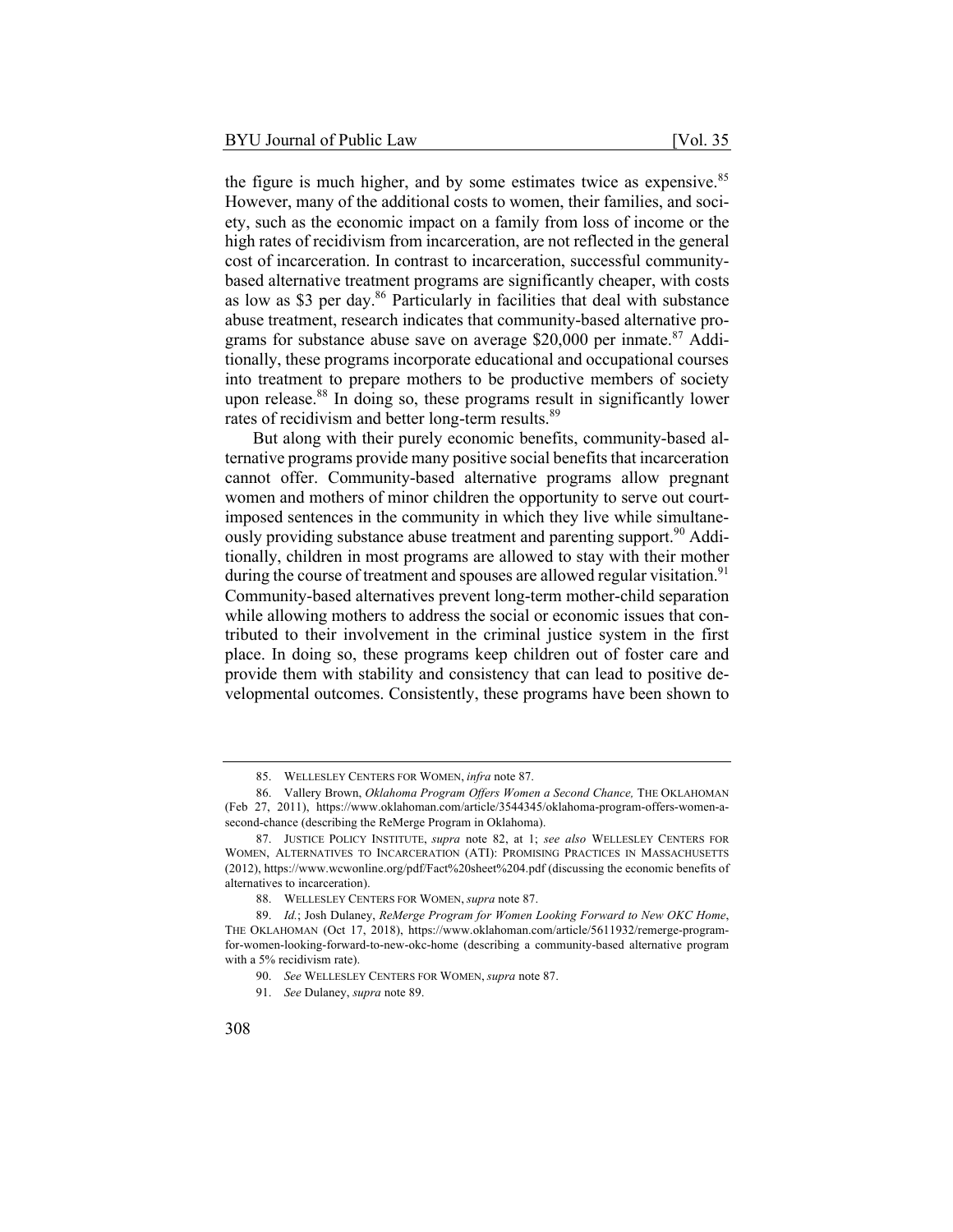protect public safety while reducing rates of recidivism in ways that are significantly cheaper than incarceration. $92$ 

Although community-based alternative treatment programs are not currently the norm, several states and counties have led the way in implementing these programs, some more successfully than others. One early program, the Mother-Infant Care program in California, allowed for women with young infants to live with them in halfway houses as they completed their sentences.<sup>93</sup> While this program emphasized keeping mothers with their children, many of the infants in the program were reported to have serious medical neglect due to the environment of the facilities in which the women lived.<sup>94</sup> Moreover, the program did not focus on family reunification and/or providing adequate tools for re-entry into society.<sup>95</sup> Ultimately, this early program was unsuccessful, but through its failure, it paved the way for better alternative treatments in the future.

To date, one of the most successful programs has been the ReMerge program in Oklahoma County.<sup>96</sup> As the state with the highest number of incarcerated women, in 2011 Oklahoma created ReMerge to provide alternatives for incarcerated mothers and their families.<sup>97</sup> This program, which lasts either one or two years, provides housing, transportation, medical and behavioral health care, domestic violence intervention and counseling, education training and job placement, parenting and family services, legal services, and life skills.<sup>98</sup> Candidates are selected for the program by Oklahoma County judges, district attorneys, or public defenders, and priority selection is given to women who are pregnant, have a child under five years old, have multiple children, or have charges originating in Oklahoma County.<sup>99</sup> Monitored by the Oklahoma Department of Corrections, both participants and their family members are provided with any substance abuse or mental health treatment and therapy necessary.<sup>100</sup>

<sup>92.</sup> In providing for community-based alternatives to incarceration for mothers, the United States would join many nations in providing creatives solutions as an alternative to incarceration. For example, women in Germany have had mothering approved as a legitimate work-release assignment. Prisons in India are obligated to provide nurseries and day care to children of inmates, and these facilities are sometimes open to the community at large. In Kyrgyzstan, women with children under fourteen years old commonly have their sentence suspended if it is their first offense. See INSTITUTE ON WOMEN & CRIMINAL JUSTICE, MOTHERS, INFANTS, AND IMPRISONMENT: A NATIONAL LOOK AT PRISON NURSERIES AND COMMUNITY-BASED ALTERNATIVES 35–37 (2009) for more information.

<sup>93.</sup> Levi et al., s*upra* note 9, at 59-60.

<sup>94.</sup> *Id.* at 61.

<sup>95.</sup> *Id.* at 59-62.

<sup>96.</sup> REMERGE, https://www.remergeok.org/ (last visited Jul. 28, 2021).

<sup>97.</sup> *About Us*, REMERGE, https://www.remergeok.org/about-us (last visited Jul. 28, 2021).

<sup>98.</sup> *Id.*

<sup>99</sup>*. Id.*

<sup>100</sup>*. Id.*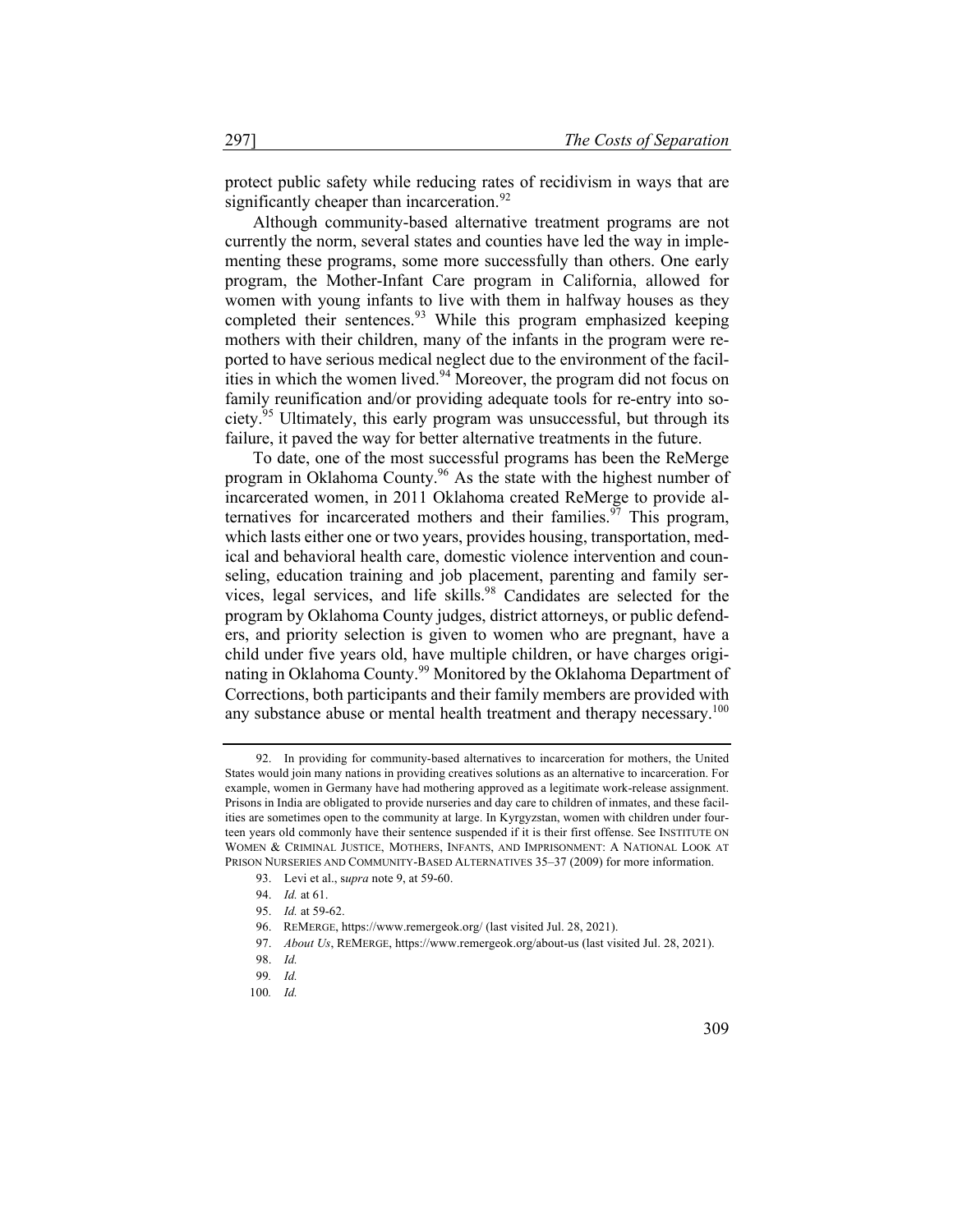The program also partners with corporations such as Google to provide training during treatment and employment upon completion.<sup>101</sup> Since 2010, ReMerge has graduated 143 participants of the program and has impacted 356 children.<sup>102</sup> In addition to completely changing the trajectory of these women's lives, the program has also saved the State of Oklahoma \$32 million dollars.<sup>103</sup> Nearly 70% of the women who enter the program have graduated, and the recidivism rate among graduates is only 5%.<sup>104</sup>

After the success of ReMerge, many other states began implementing similar programs. For example, in 2015 the Oregon legislature implemented a Family Sentencing Alternative Pilot Program.<sup>105</sup> To be eligible for the program, the prisoner must be convicted of a non-violent crime with a sentence of more than one year and must be the "parent or legal guardian of a minor child and [have] had physical custody of the child at the time of the offense."<sup>106</sup> Although the program is still relatively new, data already show that the average time children of participants in the program spent in foster care was lower than the state-wide average.<sup>107</sup> Other successes include "increased client patience with their children, increased engagement and motivation to be successful while on supervision, and increased enthusiasm about the future."<sup>108</sup> Additionally, the Community Corrections Director of Washington County, Oregon, reported \$770,000 in savings from foster care avoidance costs alone.<sup>109</sup> Other states, such as Massachusetts and Washington, have reported success with similar community-based programs.<sup>110</sup>

Following the trial and error of states who have begun implementing these programs, it is clear that successful programs meet the following criteria.<sup>111</sup> First, to meet the safety goals of incarceration, the community-

<sup>101.</sup> *Id.*

<sup>102.</sup> *Id.*

<sup>103.</sup> *Id.*

<sup>104</sup>*.* Delaney, *supra* note 89.

<sup>105.</sup> H.R. 3503, 78th Leg., Regular Sess. (Or. 2015).

<sup>106.</sup> *Id.*

<sup>107.</sup> OREGON DEPARTMENT OF HUMAN SERVICES, FAMILY SENTENCING ALTERNATIVE PILOT PROGRAM: REPORT TO THE SENATE AND HOUSE COMMITTEES ON JUDICIARY 5 (2019).

<sup>108.</sup> *Id.*

<sup>109.</sup> Community Corrections Department, *Washington County Family Sentencing Alternative Pilot Program*, WASHINGTON COUNTY OREGON (May 17, 2018), https://www.co.washington.or.us/ CAO/washington-county-family-alternative-sentencing-pilot-program.cfm#:~:text=.

<sup>110.</sup> *Id.*; WELLESLEY CENTERS FOR WOMEN, *supra* note 87.

<sup>111.</sup> Many proponents of prison reform for women have proposed prison nurseries as an alternative to separation for children under two years old. *See* Levi, et al., *supra* note 9 at 59. However, the prison environment has been shown to have a negative impact on the growth and psychological development of infants and toddlers and on their overall physical health. *Id.* Moreover, many of these facilities have been reported to have unsafe conditions that open the door to abuse by corrections officials.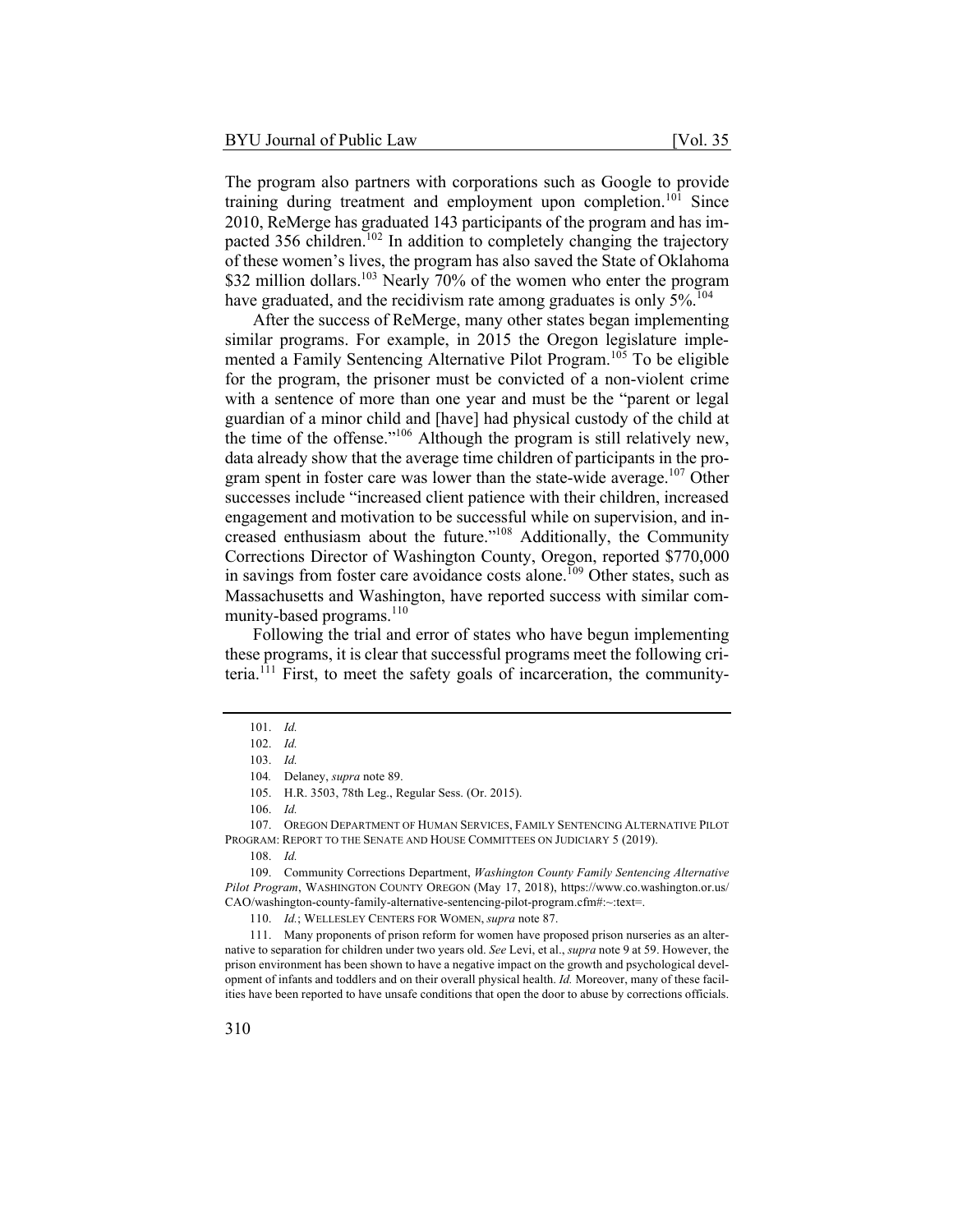based alternative program must accept women who have been charged with and/or convicted of a non-violent offense<sup>112</sup> and who will continue to be the primary caretaker of their children upon release. Second, while in the program, these women must be given access to educational and vocational services as well as substance abuse or mental health treatment if necessary. Third, these programs should include staff members who are certified in early child development to ensure that the facilities are run according to widely accepted child health standards and guidelines.<sup>113</sup> Fourth, these programs must emphasize the importance of family relationships and place no limits on the age or number of children in the program. In focusing on family relationships, support should be given to spouses and older children as well as young children in dealing with substance abuse or mental health issues.<sup>114</sup> Finally, these programs must not be located inside a correctional facility but instead must provide supervision, housing, and social services to the mother within her own community. Facility settings should be home-like, with the mother and child(ren) sharing a small living space or bedroom.

In late 2018, President Trump signed a bipartisan criminal justice reform bill called the First Step Act with the goal of reducing recidivism rates among U.S. prisons.<sup>115</sup> As part of this reform, the bill reauthorizes and expands the Second Chance Act of 2008 to provide grants for state and local programs to treat substance abuse and mental health issues.<sup>116</sup> Under these two acts, community-based alternative treatment programs for incarcerated women and their children are eligible for funding.<sup>117</sup> Thus, like Oregon, Washington, and Massachusetts, other states can begin

*Id.* Thus, rather than placing children in prison with the incarcerated mother, the most effective and cost-efficient way to rehabilitate mothers into society and prevent separation is still to provide for community-based alternatives to incarceration that allow mothers to remain with their children in safe and nurturing environments. Prison nurseries, while better than outright separation for mothers, have too high of a social cost on the children of incarcerated mothers.

<sup>112.</sup> Allowing for community-based alternatives addresses the reality that a significant portion of incarcerated mothers are housed in local jails and have not yet been convicted of any crime. There is a strong argument to be made that these women should not face any sort of detention before conviction. *See* Alex Traub, *How Does Bail Work, and Why Do People Want to Get Rid of It?,* N.Y. TIMES, (Jan. 11, 2019), https://www.nytimes.com/2019/01/11/nyregion/how-does-bail-work-andwhy-do-people-want-to-get-rid-of-it.html. However, even if release is not allowed, community-based alternatives to jail are still in the best interest of the mother and child and make the most fiscal sense.

<sup>113.</sup> INSTITUTE ON WOMEN & CRIMINAL JUSTICE, *supra* note 92, at 25.

<sup>114.</sup> See, for example, Remerge's successful implementation of this policy. REMERGE, *supra* note 96.

<sup>115.</sup> First Step Act of 2018, Pub. L. No. 115-391, 132 Stat. 5194.

<sup>116.</sup> *Second Chance Act Family-Based Substance Use Treatment Program*, THE NATIONAL REENTRY RESOURCE CENTER, https://nationalreentryresourcecenter.org/second-chance-act-familybased-substance-use-treatment-program (last visited March 24, 2020).

<sup>117.</sup> *Id.*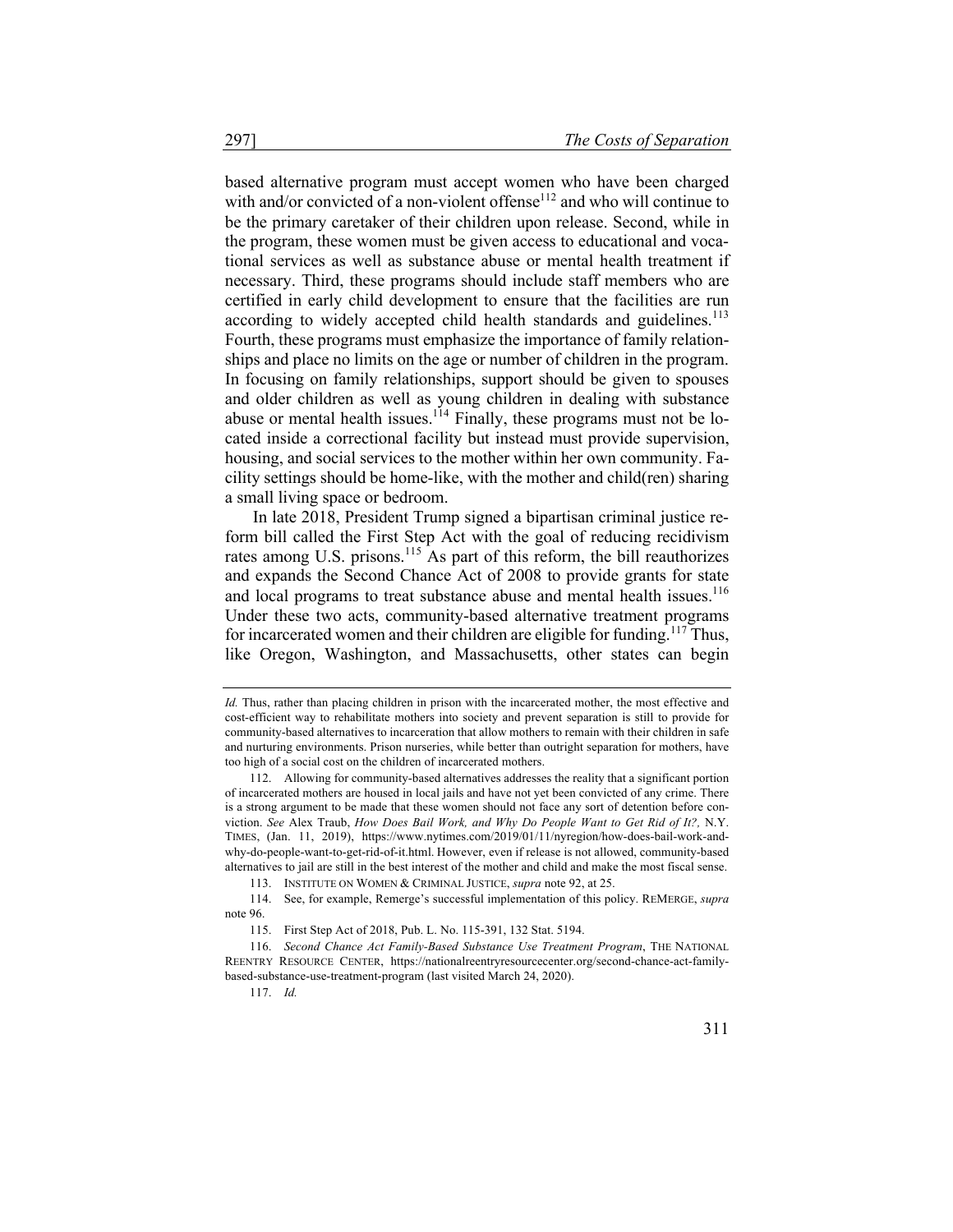implementing cost-effective, successful, community-based treatment programs for incarcerated mothers as alternatives to incarceration, and they can do so with funding and aid from the federal government.<sup>118</sup>

#### IV. CONCLUSION

As the number of incarcerated mothers continues to grow every year for nonviolent drug or property-related crimes, thousands of families and communities suffer the high costs of incarceration. Incarcerated mothers, who are likely to be the primary caretakers of their children prior to incarceration, often suffer from untreated mental health or substance abuse problems, which are exacerbated by prolonged periods of separation from their children. But along with increasing the risk of recidivism for the mother and aggravating existing mental health or substance abuse issues, family separation and incarceration do not necessarily lead to better outcomes for the child. Indeed, children of incarcerated mothers also suffer, with many experiencing PTSD, mental health problems, and increased aggression. Often, this incarceration and separation leads to the termination of the mother's parental rights, and the child is likely to end up in the foster care system for long periods of time.

These costs are not justified. While the current system of incarcerating women with minor children does not efficiently meet the goals of incarceration in either safety or crime reduction, community-based alternatives to incarceration meet these goals at a fraction of the social and economic cost of prison.<sup>119</sup> Importantly, community-based alternatives can look beyond any failing of the individual mother to consider the community and environment in which the mother resided prior to conviction. In doing so, community-based alternatives can address the lack of education and job opportunities, the unavailability of substance abuse treatment facilities, and the cycles of poverty, intergenerational crime, and abuse within the mother's community to reduce rates of recidivism in ways that incarceration and separation cannot.

In the communities that have implemented these programs, millions of dollars have been saved. But more importantly, the lives of hundreds of women and children have been completely changed for the better. Through these programs, recidivism rates and drug dependency within the community decrease. At the same time, educational and occupational opportunities increase, making these women more productive in their families and communities. Finally, the parenting classes and treatment options for

<sup>118.</sup> *Id.*

<sup>119.</sup> *See* INSTITUTE ON WOMEN & CRIMINAL JUSTICE, *supra* note 92.